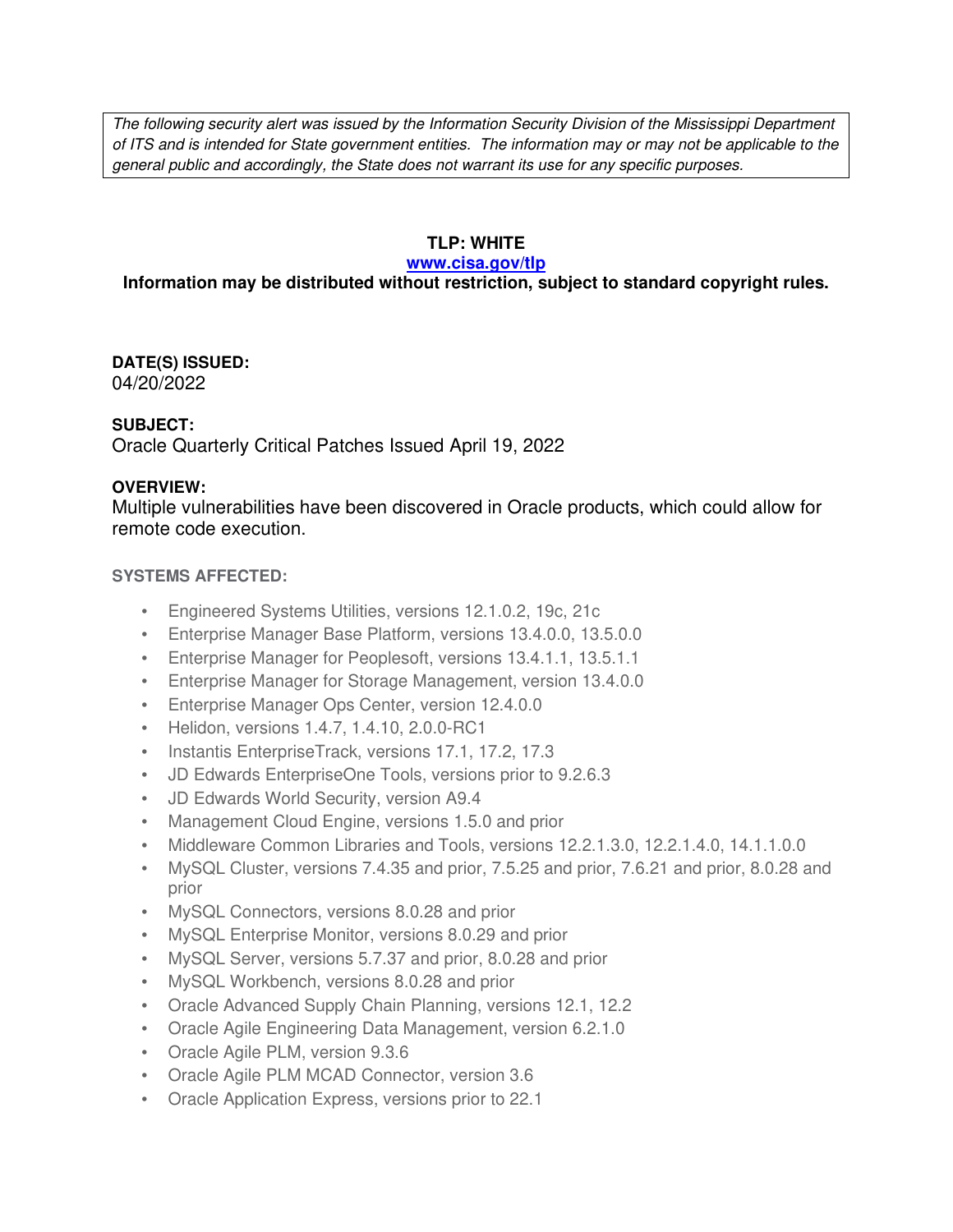- Oracle Application Testing Suite, version 13.3.0.1
- Oracle Autovue for Agile Product Lifecycle Management, version 21.0.2
- Oracle Banking Deposits and Lines of Credit Servicing, version 2.12.0
- Oracle Banking Enterprise Default Management, versions 2.7.1, 2.10.0, 2.12.0
- Oracle Banking Loans Servicing, version 2.12.0
- Oracle Banking Party Management, version 2.7.0
- Oracle Banking Payments, version 14.5
- Oracle Banking Platform, versions 2.6.2, 2.7.1, 2.12.0
- Oracle Banking Trade Finance, version 14.5
- Oracle Banking Treasury Management, version 14.5
- Oracle Blockchain Platform, versions prior to 21.1.2
- Oracle Business Intelligence Enterprise Edition, versions 5.5.0.0.0, 5.9.0.0.0, 12.2.1.3.0, 12.2.1.4.0
- Oracle Business Process Management Suite, versions 12.2.1.3.0, 12.2.1.4.0
- Oracle Coherence, versions 12.2.1.3.0, 12.2.1.4.0, 14.1.1.0.0
- Oracle Commerce Guided Search, version 11.3.2
- Oracle Communications ASAP, version 7.3
- Oracle Communications Billing and Revenue Management, versions 12.0.0.4, 12.0.0.5
- Oracle Communications Cloud Native Core Automated Test Suite, versions 1.8.0, 1.9.0, 22.1.0
- Oracle Communications Cloud Native Core Binding Support Function, version 1.11.0
- Oracle Communications Cloud Native Core Console, versions 1.9.0, 22.1.0
- Oracle Communications Cloud Native Core Network Exposure Function, version 22.1.0
- Oracle Communications Cloud Native Core Network Function Cloud Native Environment, versions 1.10.0, 22.1.0
- Oracle Communications Cloud Native Core Network Repository Function, versions 1.15.0, 1.15.1, 22.1.0
- Oracle Communications Cloud Native Core Network Slice Selection Function, versions 1.8.0, 22.1.0
- Oracle Communications Cloud Native Core Policy, versions 1.14.0, 1.15.0, 22.1.0
- Oracle Communications Cloud Native Core Security Edge Protection Proxy, versions 1.7.0, 22.1.0
- Oracle Communications Cloud Native Core Service Communication Proxy, version 1.15.0
- Oracle Communications Cloud Native Core Unified Data Repository, versions 1.15.0, 22.1.0
- Oracle Communications Contacts Server, version 8.0.0.6.0
- Oracle Communications Convergence, versions 3.0.2.2, 3.0.3.0
- Oracle Communications Convergent Charging Controller, versions 6.0.1.0.0, 12.0.1.0.0- 12.0.4.0.0
- Oracle Communications Design Studio, versions 7.3.5, 7.4.0-7.4.2
- Oracle Communications Diameter Intelligence Hub, versions 8.0.0-8.2.3
- Oracle Communications Diameter Signaling Router, version 8.4.0.0
- Oracle Communications EAGLE Application Processor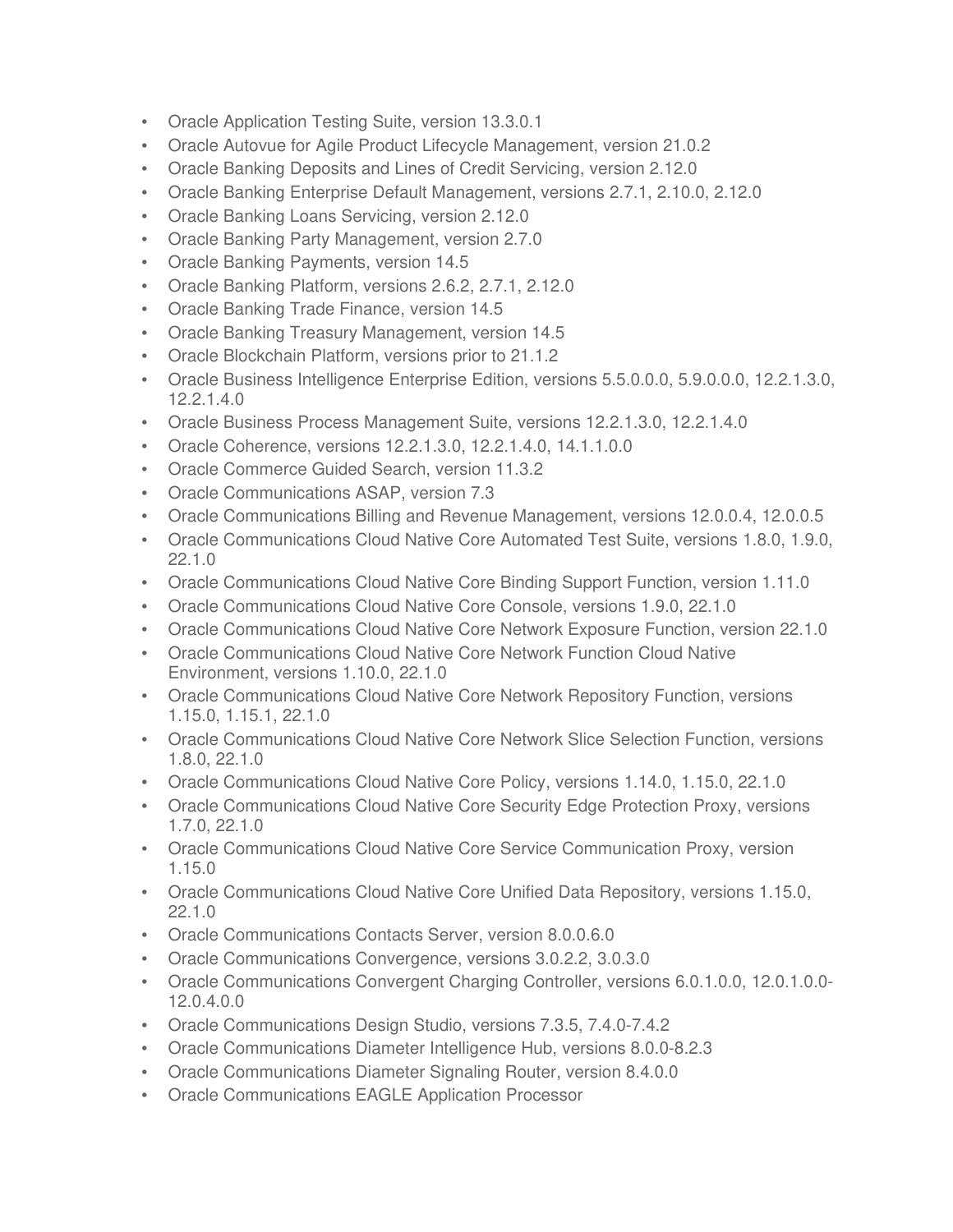- Oracle Communications EAGLE Element Management System, version 46.6
- Oracle Communications EAGLE FTP Table Base Retrieval, version 4.5
- Oracle Communications EAGLE LNP Application Processor, versions 10.1, 10.2
- Oracle Communications EAGLE Software, versions 46.7.0, 46.8.0-46.8.2, 46.9.1-46.9.3
- Oracle Communications Element Manager, versions prior to 9.0
- Oracle Communications Evolved Communications Application Server, version 7.1
- Oracle Communications Instant Messaging Server, version 10.0.1.5.0
- Oracle Communications Interactive Session Recorder, version 6.4
- Oracle Communications IP Service Activator, version 7.4.0
- Oracle Communications Messaging Server, version 8.1
- Oracle Communications MetaSolv Solution, version 6.3.1
- Oracle Communications Network Charging and Control, versions 6.0.1.0.0, 12.0.1.0.0- 12.0.4.0.0
- Oracle Communications Network Integrity, versions 7.3.2, 7.3.5, 7.3.6
- Oracle Communications Operations Monitor, versions 4.3, 4.4, 5.0
- Oracle Communications Order and Service Management, versions 7.3, 7.4
- Oracle Communications Performance Intelligence Center (PIC) Software, versions 10.3.0.0.0-10.3.0.2.1, 10.4.0.1.0-10.4.0.3.1
- Oracle Communications Policy Management, versions 12.5.0.0.0, 12.6.0.0.0
- Oracle Communications Pricing Design Center, versions 12.0.0.4, 12.0.0.5
- Oracle Communications Services Gatekeeper, version 7.0.0.0.0
- Oracle Communications Session Border Controller, versions 8.4, 9.0
- Oracle Communications Session Report Manager, versions prior to 9.0
- Oracle Communications Session Route Manager, versions prior to 9.0
- Oracle Communications Unified Inventory Management, versions 7.4.1, 7.4.2
- Oracle Communications Unified Session Manager, versions 8.2.5, 8.4.5
- Oracle Communications User Data Repository, version 12.4
- Oracle Communications WebRTC Session Controller, version 7.2.1
- Oracle Data Integrator, versions 12.2.1.3.0, 12.2.1.4.0
- Oracle Database Server, versions 12.1.0.2, 19c, 21c
- Oracle Documaker, versions 12.6.0, 12.6.2-12.6.4, 12.7.0
- Oracle E-Business Suite, versions 12.2.4-12.2.11, [EBS Cloud Manager and Backup Module] prior to 22.1.1.1, [Enterprise Command Center] 7.0, [Enterprise Information Discovery] 7-9
- Oracle Enterprise Communications Broker, versions 3.2, 3.3
- Oracle Enterprise Session Border Controller, versions 8.4, 9.0
- Oracle Ethernet Switch ES1-24, version 1.3.1
- Oracle Ethernet Switch TOR-72, version 1.2.2
- Oracle Financial Services Analytical Applications Infrastructure, versions 8.0.6.0-8.0.9.0, 8.1.0.0-8.1.2.0
- Oracle Financial Services Behavior Detection Platform, versions 8.0.6.0-8.0.8.0, 8.1.1.0, 8.1.1.1, 8.1.2.0
- Oracle Financial Services Enterprise Case Management, versions 8.0.7.1, 8.0.7.2, 8.0.8.0, 8.0.8.1, 8.1.1.0, 8.1.1.1, 8.1.2.0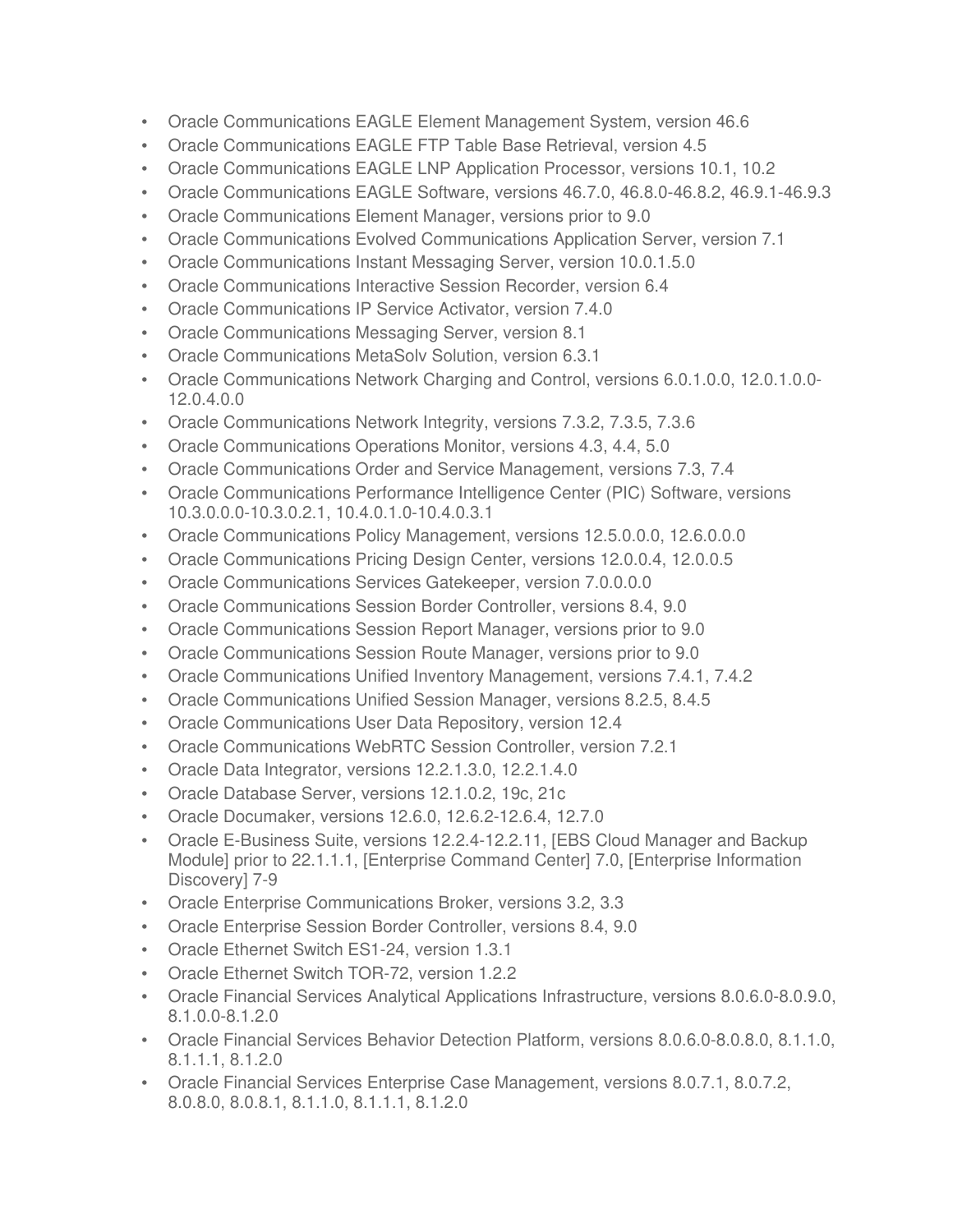- Oracle Financial Services Revenue Management and Billing, versions 2.7.0.0, 2.7.0.1, 2.8.0.0
- Oracle FLEXCUBE Universal Banking, versions 11.83.3, 12.1-12.4, 14.0-14.3, 14.5
- Oracle Global Lifecycle Management OPatch
- Oracle GoldenGate, versions prior to 12.3.0.1.2, prior to 23.1
- Oracle GoldenGate Application Adapters, versions prior to 23.1
- Oracle GoldenGate Big Data and Application Adapters, versions prior to 23.1
- Oracle GraalVM Enterprise Edition, versions 20.3.5, 21.3.1, 22.0.0.2
- Oracle Health Sciences Empirica Signal, versions 9.1.0.6, 9.2.0.0
- Oracle Health Sciences InForm, versions 6.2.1.1, 6.3.2.1, 7.0.0.0
- Oracle Health Sciences InForm Publisher, versions 6.2.1.1, 6.3.1.1
- Oracle Health Sciences Information Manager, versions 3.0.1-3.0.4
- Oracle Healthcare Data Repository, versions 8.1.0, 8.1.1
- Oracle Healthcare Foundation, versions 7.3.0.1-7.3.0.4
- Oracle Healthcare Master Person Index, version 5.0.1
- Oracle Healthcare Translational Research, versions 4.1.0, 4.1.1
- Oracle Hospitality Suite8, versions 8.10.2, 8.11.0-8.14.0
- Oracle Hospitality Token Proxy Service, version 19.2
- Oracle HTTP Server, versions 12.2.1.3.0, 12.2.1.4.0
- Oracle Hyperion BI+, versions prior to 11.2.8.0
- Oracle Hyperion Calculation Manager, versions prior to 11.2.8.0
- Oracle Hyperion Data Relationship Management, versions prior to 11.2.8.0, prior to 11.2.9.0
- Oracle Hyperion Financial Management, versions prior to 11.2.8.0
- Oracle Hyperion Infrastructure Technology, versions prior to 11.2.8.0
- Oracle Hyperion Planning, versions prior to 11.2.8.0
- Oracle Hyperion Profitability and Cost Management, versions prior to 11.2.8.0
- Oracle Hyperion Tax Provision, versions prior to 11.2.8.0
- Oracle Identity Management Suite, versions 12.2.1.3.0, 12.2.1.4.0
- Oracle Identity Manager Connector, versions 9.1.0, 11.1.1.5.0
- Oracle iLearning, versions 6.2, 6.3
- Oracle Insurance Data Gateway, version 1.0.1
- Oracle Insurance Insbridge Rating and Underwriting, versions 5.2.0, 5.4.0-5.6.0, 5.6.1
- Oracle Insurance Policy Administration, versions 11.0.2, 11.1.0, 11.2.8, 11.3.0, 11.3.1
- Oracle Insurance Rules Palette, versions 11.0.2, 11.1.0, 11.2.8, 11.3.0, 11.3.1
- Oracle Internet Directory, versions 12.2.1.3.0, 12.2.1.4.0
- Oracle Java SE, versions 7u331, 8u321, 11.0.14, 17.0.2, 18
- Oracle JDeveloper, versions 12.2.1.3.0, 12.2.1.4.0
- Oracle Managed File Transfer, versions 12.2.1.3.0, 12.2.1.4.0
- Oracle Middleware Common Libraries and Tools, version 12.2.1.4.0
- Oracle NoSQL Database
- Oracle Outside In Technology, version 8.5.5
- Oracle Payment Interface, versions 19.1, 20.3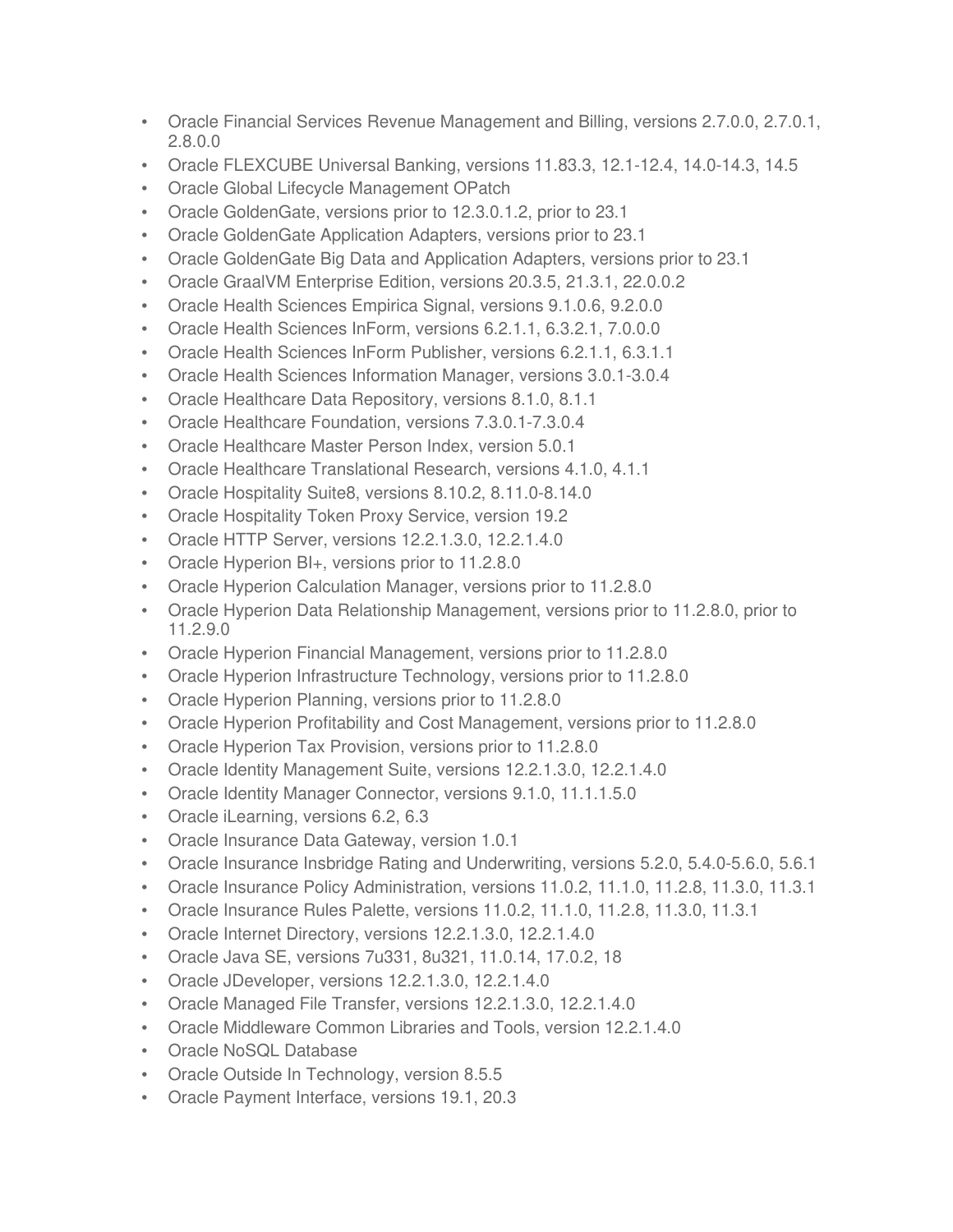- Oracle Product Lifecycle Analytics, version 3.6.1.0
- Oracle REST Data Services, versions prior to 21.2
- Oracle Retail Bulk Data Integration, version 16.0.3
- Oracle Retail Customer Insights, versions 15.0.2, 16.0.2
- Oracle Retail Customer Management and Segmentation Foundation, versions 17.0-19.0
- Oracle Retail Data Extractor for Merchandising, versions 15.0.2, 16.0.2
- Oracle Retail EFTLink, versions 17.0.2, 18.0.1, 19.0.1, 20.0.1, 21.0.0
- Oracle Retail Extract Transform and Load, version 13.2.8
- Oracle Retail Financial Integration, versions 14.1.3.2, 15.0.3.1, 16.0.1-16.0.3, 19.0.0, 19.0.1
- Oracle Retail Integration Bus, versions 14.1.3.2, 15.0.3.1, 16.0.1-16.0.3, 19.0.0, 19.0.1
- Oracle Retail Invoice Matching, version 16.0.3
- Oracle Retail Merchandising System, versions 16.0.3, 19.0.1
- Oracle Retail Service Backbone, versions 14.1.3.2, 15.0.3.1, 16.0.1-16.0.3, 19.0.0, 19.0.1
- Oracle Retail Store Inventory Management, versions 14.0.4.13, 14.1.3.5, 14.1.3.14, 15.0.3.3, 15.0.3.8, 16.0.3.7
- Oracle Retail Xstore Office Cloud Service, versions 16.0.6, 17.0.4, 18.0.3, 19.0.2, 20.0.1
- Oracle Retail Xstore Point of Service, versions 16.0.6, 17.0.4, 18.0.3, 19.0.2, 20.0.1, 21.0.0
- Oracle SD-WAN Edge, versions 9.0, 9.1
- Oracle Secure Backup
- Oracle Secure Global Desktop, version 5.6
- Oracle Solaris, version 11
- Oracle Solaris Cluster, version 4
- Oracle SQL Developer, versions prior to 21.99
- Oracle StorageTek ACSLS, version 8.5.1
- Oracle StorageTek Tape Analytics (STA), version 2.4
- Oracle Taleo Platform, versions prior to 22.1
- Oracle Transportation Management, versions 6.4.3, 6.5.1
- Oracle Tuxedo, version 12.2.2.0.0
- Oracle Utilities Framework, versions 4.3.0.1.0-4.3.0.6.0, 4.4.0.0.0, 4.4.0.2.0, 4.4.0.3.0
- Oracle VM VirtualBox, versions prior to 6.1.34
- Oracle Web Services Manager, versions 12.2.1.3.0, 12.2.1.4.0
- Oracle WebCenter Portal, versions 12.2.1.3.0, 12.2.1.4.0
- Oracle WebCenter Sites, versions 12.2.1.3.0, 12.2.1.4.0
- Oracle WebLogic Server, versions 12.2.1.3.0, 12.2.1.4.0, 14.1.1.0.0
- Oracle ZFS Storage Appliance Kit, version 8.8
- OSS Support Tools, versions 2.12.42, 18.3
- PeopleSoft Enterprise CS Academic Advisement, version 9.2
- PeopleSoft Enterprise FIN Cash Management, version 9.2
- PeopleSoft Enterprise PeopleTools, versions 8.58, 8.59
- PeopleSoft Enterprise PRTL Interaction Hub, version 9.1